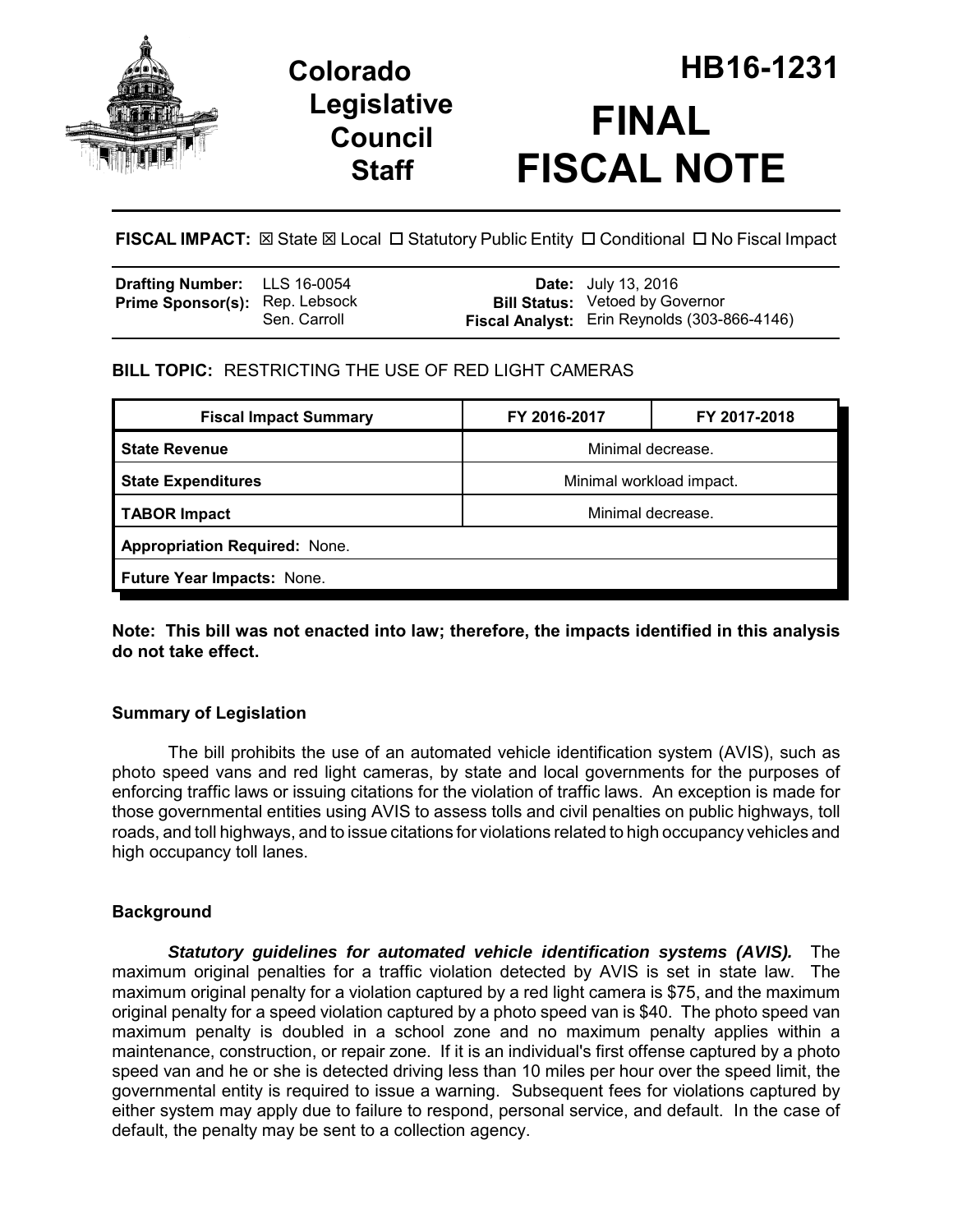July 13, 2016

AVIS cannot be used to detect a violation unless a sign is posted to notify the public that such a system is in use. A penalty assessment notice or summons must be delivered within 90 days of the alleged violation. Governmental entities are not permitted to enforce a penalty by immobilizing a vehicle or reporting it to the Division of Motor Vehicles. No points may be assessed against an individual's driver's license for a violation detected through the use of AVIS. There are limits on the use of photo speed van enforcement that do not apply to red light cameras, which limit the use of photo speed van use to school zones, residential neighborhoods, within maintenance, construction, or repair zones, or along a street that borders a municipal park.

*Departments of Transportation and Public Safety.* While state law authorizes the Colorado Department of Transportation to request the Department of Public Safety to use AVIS to detect speeding violations within a highway maintenance, repair, or construction zone, the state has not yet used AVIS in this capacity.

#### **State Revenue**

Beginning in FY 2016-17, the bill will minimally decrease fee revenue collected by the Department of Revenue (DOR) to conduct record searches. Currently, if a local government contracts with a private entity for the operation of an AVIS to detect traffic law violations, the private entity may contact the DOR to obtain the mailing address of the driver so that the penalty assessment notice or summons can be mailed. For individual record searches, the DOR collects a fee of \$2.60 per record, credited to the Colorado State Registration and Titling System Account, and for bulk record searches, DOR collects a fee of \$25 per record, credited to the Highway Users Tax Fund. Records are provided free of charge to local governments and law enforcement agencies through the use of an electronic system that local governments query on their own. It is assumed that reductions in revenue as a result of this bill will be minimal.

#### **TABOR Impact**

This bill minimally reduces state cash fund revenue from fees, which will minimally reduce the amount of money required to be refunded under TABOR. TABOR refunds are paid out of the General Fund. No TABOR refund is expected in FY 2016-17.

#### **State Expenditures**

Overall, this bill is expected to create a minimal workload increase for the DOR and a minimal workload reduction for the Judicial Department.

*Department of Revenue.* The interagency information sharing agreements in place between the DOR and local governments for the purpose of associating license plates with addresses will need to be updated to reflect the change in law. In addition, the DOR will be required to update rules, manuals, and its website to reflect the changes in law. These workload increases can be addressed within existing appropriations.

*Judicial Department.* The number of traffic citations issued for violations detected by AVIS contested in trial courts is low, as these are mainly processed in municipal courts. The bill may slightly reduce workload in the Judicial Department, but does not require a reduction in appropriations.